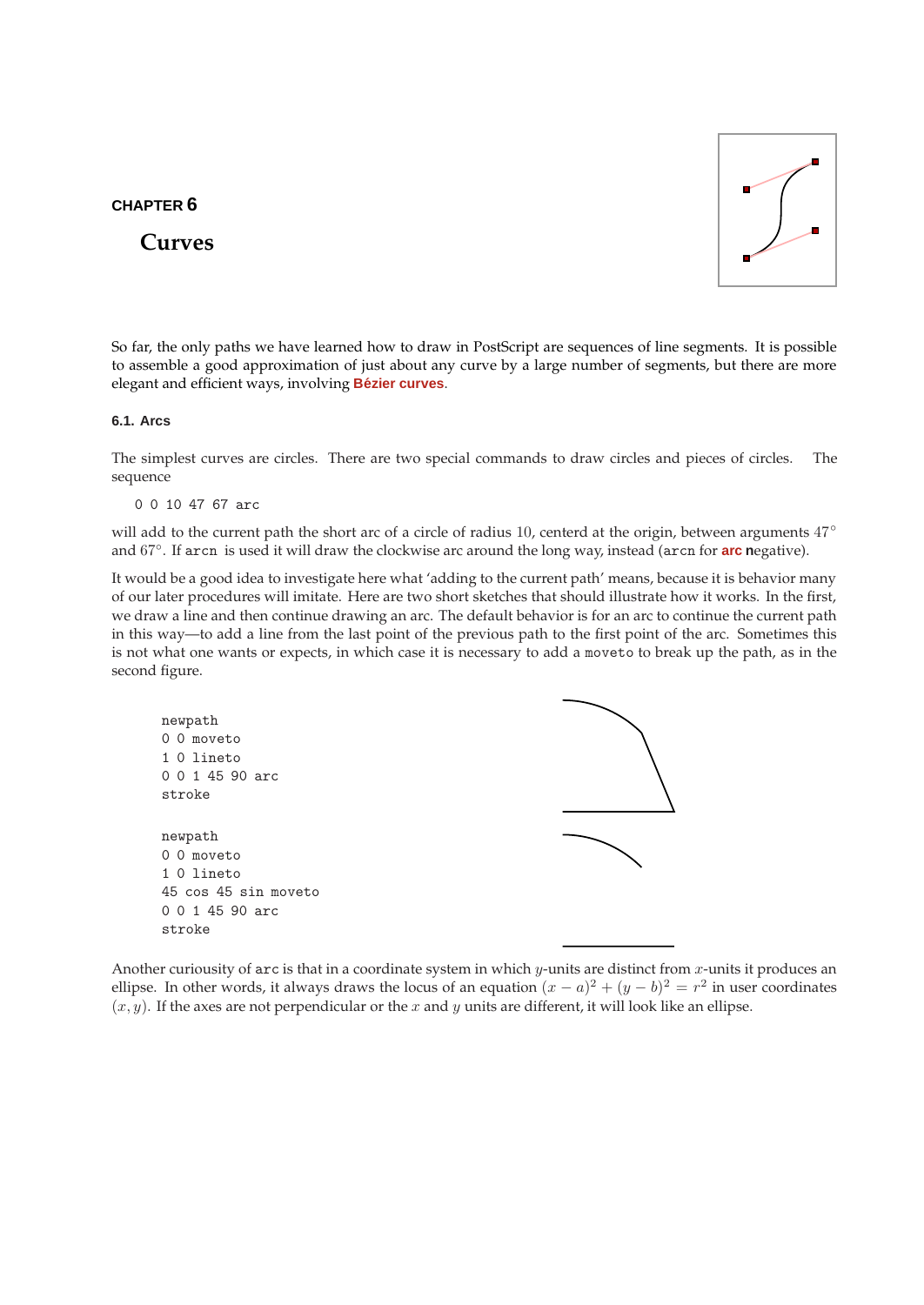## **6.2. Fancier curves**

Lines and arcs of circles make up a very limited repertoire. PostScript allows a third method to build paths, which is much more versatile. In creating complicated paths, for example the outlines of characters in a font, this third method is indispensable.

Conceptually, the simplest way to draw even a complicated curve is by drawing a sequence of line segments—that is to say, making a **polygonal approximation** to it—but this usually requires a very large number of segments to be at all acceptable. It also suffers from the handicap that it is not very scalable—that is to say, even if a collection of segments looks smooth at one scale, it may not look good at another. Here, for example, is a portion of the graph of  $y = x^4$  drawn with eight linear segments.



The overall shape is not too bad, but the breaks are quite visible. You can certainly improve the quality of the curve by using more segments, but then the number of segments required to satisfy the eye changes with the scale used in representing the curve. One trouble is that the human eye can easily perceive that the directions vary discontinuously in this figure. This is not at all something to be taken for granted—the more we learn about vision in nature the more we learn that most features like this depend on sophisticated image processing. In contrast, the human eye apparently has trouble perceiving discontinuities in curvature.

In any event, it is better, if possible, to produce smooth curves—at least as smooth as the physical device at hand will allow. PostScript does this by approximating segments of a curve by **Bezier cubic curves ´** . This allows us to have the tangent direction of a curve vary continuously as well.

The Bézier curve is the last major ingredient of PostScript to be encountered. In the rest of this book we shall learn how to manipulate and combine the basic tools we have already been introduced to.

## **6.3. Bezier curves ´**

In PostScript, to add a curved path to a path already begun, you put in a command sequence like

This makes a curve starting at the **current point**  $P_0$ , ending at  $P_3 = (3,0)$ , and in between following a path **controlled** by the intermediate points  $P_1 = (1, 1)$  and  $P_2 = (2, 1)$ . If there is no current point, a moveto command should precede this. Thus:

would make a complete curve starting at  $(0, 0)$ .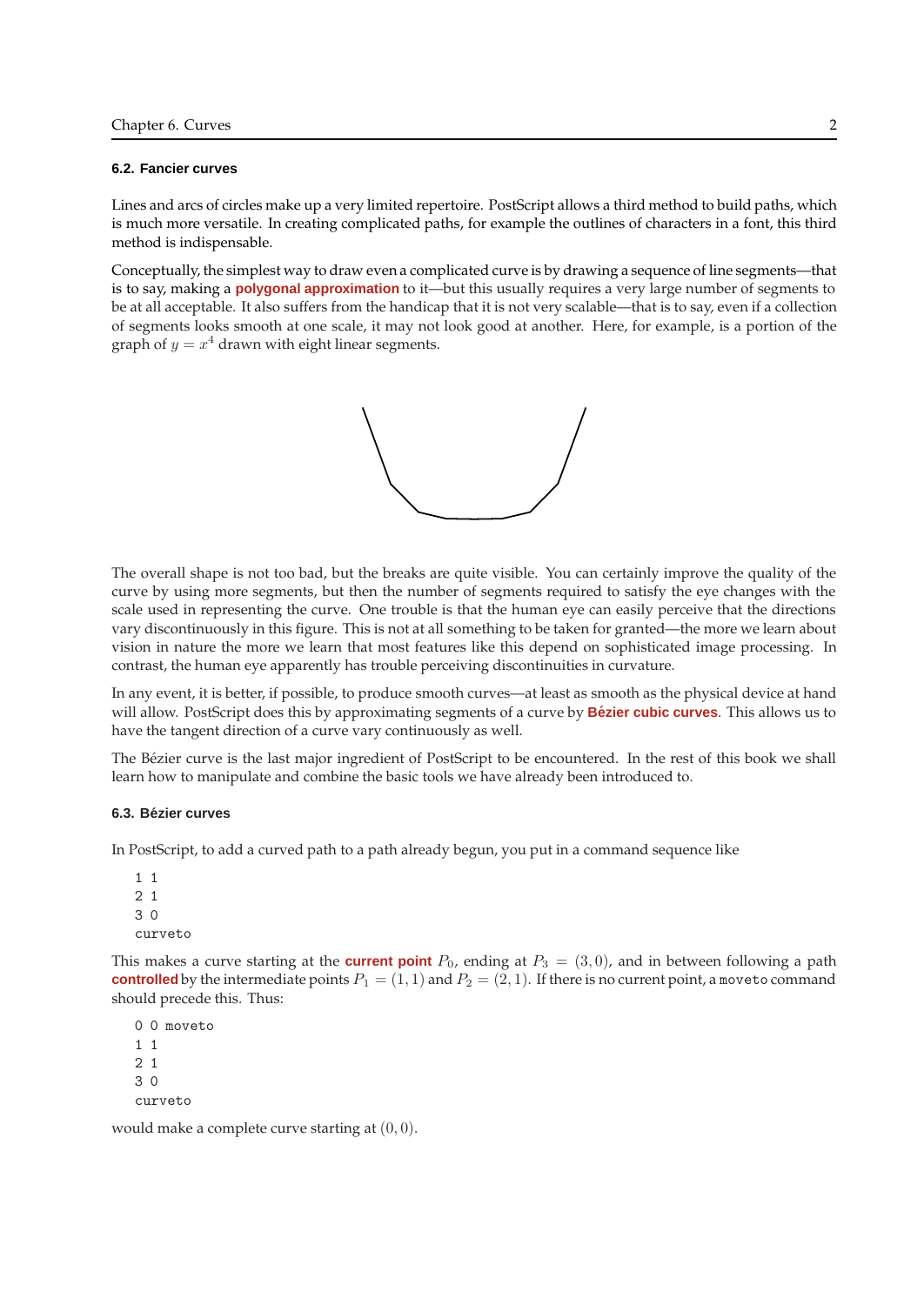In short, curveto behaves very much like lineto but depends on a larger set of points. At any rate, what we get is this (where the four relevant points are marked):



In this book I shall usually call  $P_0$  and  $P_3$  the **end points** and  $P_1$  and  $P_2$  the **control points** of the curve. Occasionally I shall just call all of them control points, which is more standard terminology. Even from this single picture you will see that the effect of the control points on the shape of the curve is not so simple. In order to draw curves efficiently and well, we have to understand this matter much better. We shall see later the exact mathematics of what is going on, but right now I shall simply exhibit several examples.



You should be able to see from these examples that the use of control points to specify curves becomes intuitive with experience. The following facts may give a rough feeling for how things go.

- (1) The path starts at  $P_0$  and ends at  $P_3$ .
- (2) When the curve starts out from  $P_0$  it is heading straight for  $P_1$ .
- (3) Similarly, when it arrives at  $P_3$  it is coming from the direction of  $P_2$ .
- (4) The longer the line from  $P_0$  to  $P_1$ , the tighter the curve sticks to that line when it starts out from  $P_0$ . Similarly for  $P_2$  and  $P_3$ .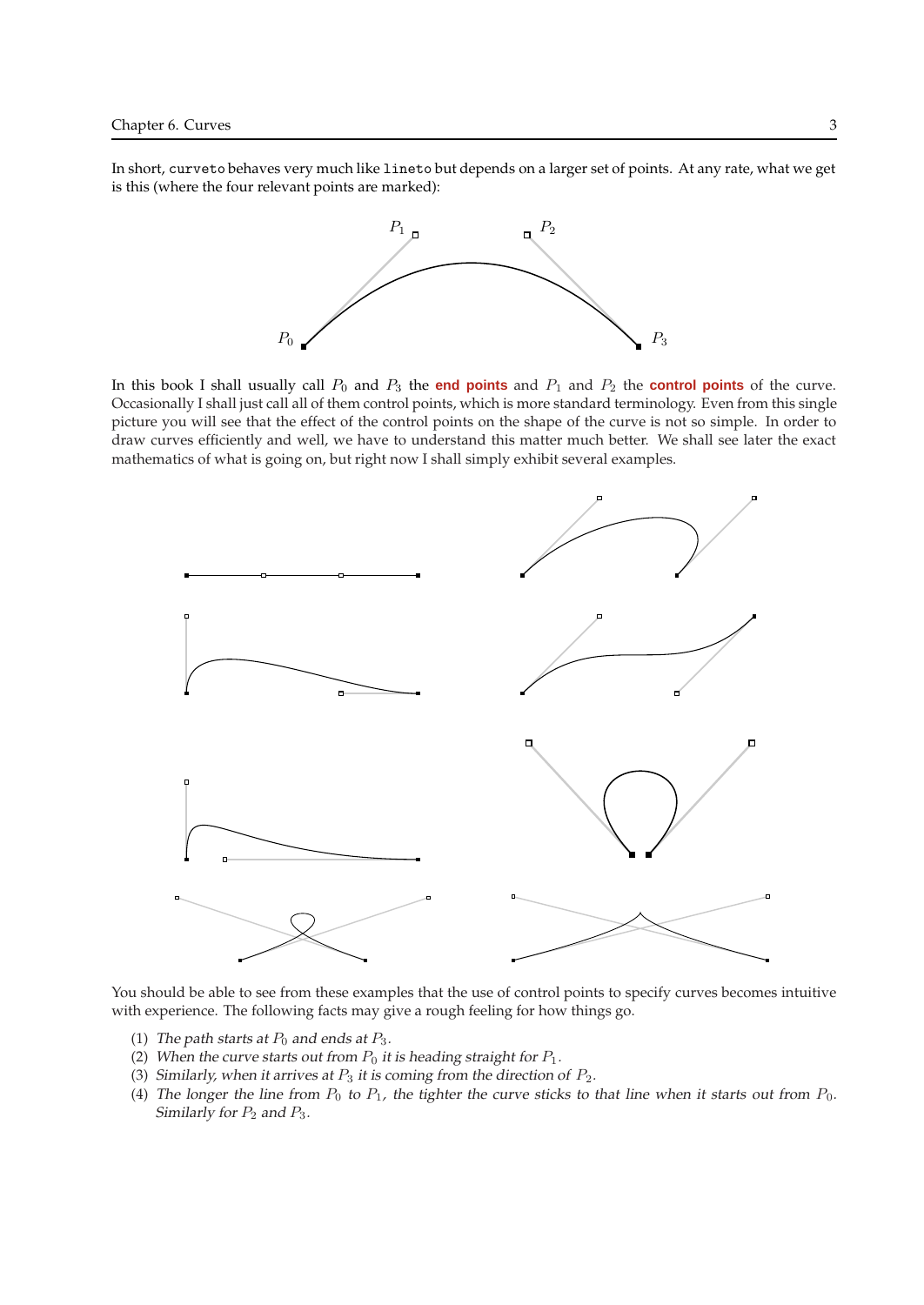There is another fact that is somewhat less apparent.



(5) If we wrap up the four points  $P_i$  in a quadrilateral box, then the whole curve is contained inside that box.

The intuitive picture of a Bézier curve conceives of it as a path followed by a particle in motion between certain times. The vector from  $P_0$  to  $P_1$  is proportional to the velocity of the particle as it starts out from  $P_0$ , and the vector from  $P_2$  to  $P_3$  is proportional to its velocity when it arrives at  $P_3$ . Another way of putting this is that roughly speaking the control points are a convenient way to encode the initial and final velocities in geometric data. This explains properties (2), (3), and (4). Property (5) is implied by the fact that any point on the curve is some kind of weighted average of the four points  $P_i$ , as we shall see later.

Curves drawn by using control points in this way are called **Bézier curves** after the twentieth century French automobile designer Pierre Bézier who was one of the very first to use them extensively in computer graphics, even though their use in mathematics under the name of **cubic interpolation curves** is much older.

One natural feature of Bézier curves described by control points is that they are stable under arbitrary affine transformations—that is to say that the affine transformation of a Bézier curve is the Bézier curve defined by the affine transformations of its control points. This is often an extremely useful property to keep in mind.

**Exercise 6.1.** Write a PostScript procedure pixelcurve with arguments 4 arrays  $P_0$ ,  $P_1$ ,  $P_2$ ,  $P_3$  of size 2, with the effect of drawing the corresponding Bézier curve, including also black pixels of width  $0.05''$  at each of these points.

## **6.4. How to use Bezier curves ´**

In this section we shall be introduced to a recipe for using Bézier curves to draw very general curves. In the next this recipe will be justified. In order to make the recipe plausible, we shall begin by looking at the problem of how to approximate a given curve by polygons.

The first question we must answer, however, is more fundamental: How are curves to be described in the first place? In this book the answer will usually be in terms of a **parametrization**. Recall that a **parametrized curve** is a map from points of the real line to points in the plane—that is to say, to values of  $t$  in a selected range we associate points  $(x(t), y(t))$  in the plane. It often helps one's intuition to think of the **parameter** t as time, so as time proceeds we move along the curve from one point to another. In this scheme, with a parametrization  $P(t)$ , the **velocity** vector at time t is the limit of average velocities over smaller and smaller intervals of time  $(t, t + h)$ :

$$
V(t) = P'(t) = \lim_{h \to 0} \frac{P(t+h) - P(t)}{h} = [x'(t), y'(t)].
$$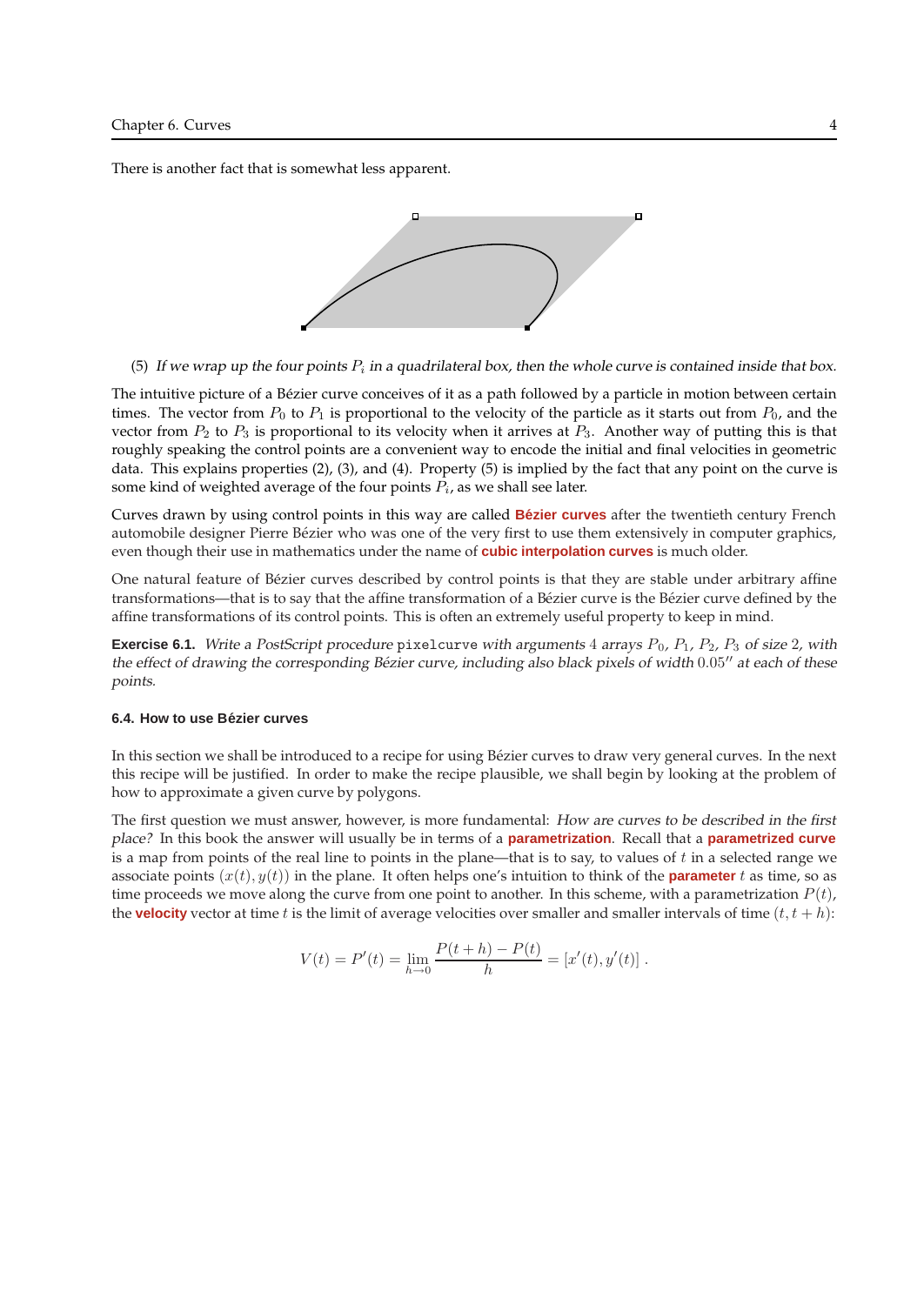

The direction of the velocity vector is tangent to the curve, and its magnitude is determined by the speed of motion along the curve.

**Example.** The unit circle with center at the origin has parametrization  $t \mapsto (\cos t, \sin t)$ .

**Example.** If  $f(x)$  is a function of one variable x, its graph has the parametrization  $t \mapsto (t, f(t))$ .

In other words, a parametrization is essentially just a pair of functions  $(x(t), y(t))$  of a single variable, which is called the parameter. The parameter often has geometric significance. For example, in the parametrization  $t \mapsto (\cos t, \sin t)$  of the unit circle it is the angle at the origin between the positive x-axis and the radius to the point on the circle.

**Example.** Besides the standard parametrization of the circle there is another interesting one. If  $\ell$  is any line through the point  $(1, 0)$  other than the vertical line  $x = 1$ , it will intersect the circle at exactly one other point on the circle.



The equation of such a line will be  $y = m(x - 1) = mx - m$ , where m is its slope. The condition that a point  $(x, mx - m)$  lie on the circle is

$$
x^{2} + y^{2} = 1
$$
  
=  $x^{2} + m^{2}(x - 1)^{2}$   
=  $x^{2}(1 + m^{2}) - 2m^{2}x + m^{2}$   

$$
x^{2} - 2\frac{m^{2}}{m^{2} + 1}x + \frac{m^{2} - 1}{m^{2} + 1} = 0
$$
  

$$
(x - 1)\left(x - \frac{m^{2} - 1}{m^{2} + 1}\right) = 0
$$

so that

$$
x = \frac{m^2 - 1}{m^2 + 1}, \quad y = \frac{-2m}{m^2 + 1}
$$

.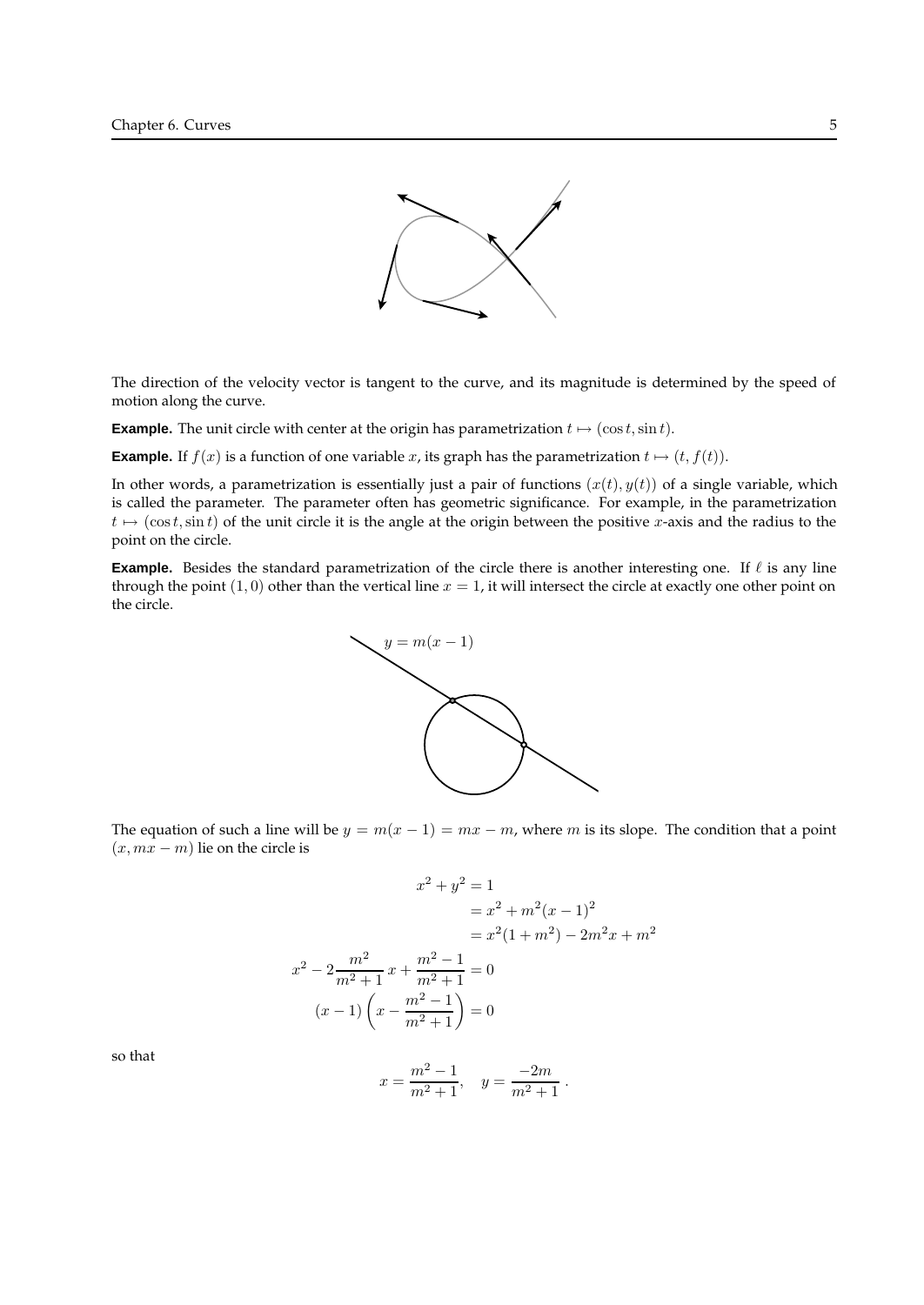As m varies from  $-\infty$  to  $\infty$  the point  $(x, y)$  traverses the whole circle except the point  $(1, 0)$ . Thus m is a parameter, and

$$
m \longmapsto \left(\frac{m^2 - 1}{m^2 + 1}, \frac{-2m}{m^2 + 1}\right)
$$

a kind of parametrization of the unit circle. This has historical significance. If we set  $m = p/q$  to be a fraction, the point  $(x, y)$  will be a point on the unit circle with rational coordinates, say  $(a/c, b/c)$  with  $(a/c)^2 + (b/c)^2 = 1$ . If we clear denominators, we obtain a set of three integers a, b, c with  $a^2+b^2=c^2$ . Such a set is called a **Pythagorean triple**. There is evidence that this construction was known to the Babylonians in about 1800 B.C.

**Exercise 6.2.** Use this idea to find the smallest several Pythagorean triples.

**Example.** There are two common ways to specify a curve in the plane. The first is a parametrization. The second is an equation relating  $x$  and  $y$ . An example is the oval

$$
x^4 + y^4 = 1 \; .
$$



This is not the graph of a function, and it has no obvious single parametrization. We can solve the equation  $x^4 + y^4 = 1$  to get

$$
y = \sqrt[4]{1 - x^4}
$$

which gives the top half of our oval, and get the bottom half similarly. Neither half is yet the graph of a good function, however, because both have infinite slope at  $x = \pm 1$ . We can, however, restrict the range of x away from  $\pm1$ , say to  $[-\sqrt[4]{1/2},\sqrt[4]{1/2}].$  We can then turn the curve sideways and now solve for  $x$  in terms of  $y$  to write the rest as a graph rotated 90°. To summarize, we can at least express this curve as the union of four separate pieces, each of which we can deal with.

**Exercise 6.3.** Find <sup>a</sup> parametrization of this oval by drawing inside it <sup>a</sup> circle, and taking as the point corresponding to t the point of intersection of the oval with the ray from the origin at angle t.

**Exercise 6.4.** Sketch the curve  $y^2 = x^2(x + 1)$  by hand in the region  $|x| \le 3$ ,  $|y| \le 3$ . Find a parametrization of this curve by using the fact that the line  $y = mx$  will intersect it at exactly one point other than the origin. Write down this parametrization. Use it to redo your sketch in PostScript, in any way that looks convincing, to check your drawing.

With this understanding of how a curve is given to us, the question we are now confronted with is this: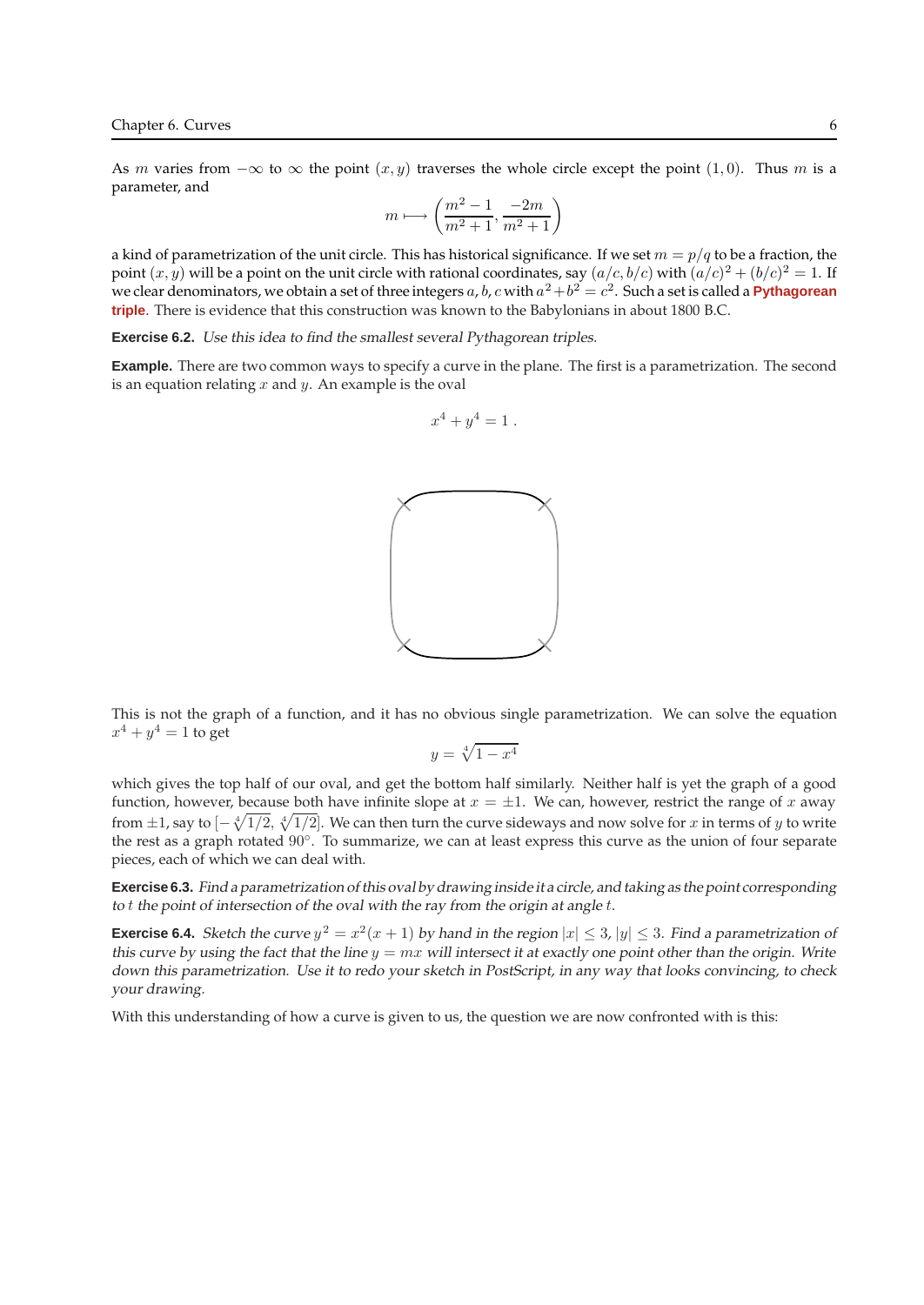• Given a parametrization  $t \mapsto P(t)$  of a curve in the plane, how do we draw part of it using Bézier curves?

If we were to try to draw it using linear segments, the answer would go like this: Suppose we want to draw the part between given values  $t_0$  and  $t_1$  of t. We divide the interval  $[t_0, t_1]$  into n smaller intervals  $[t_0+ih, t_0+(i+1)h]$ , and then draw lines  $P(t_0)P(t_0 + h)$ ,  $P(t_0 + h)P(t_0 + 2h)$ ,  $P(t_0 + 2h)P(t_0 + 3h)$ , etc. Here  $h = (t_1 - t_0)/n$ . If we choose  $n$  large enough, we expect the series of linear segments to approximate the curve reasonably well.

To use Bezier curves, we will follow the roughly the same plan—chop the curve up into smaller pieces, and on ´ each small piece attempt to approximate the curve by a single Bézier curve. In order to do that, the essential problem we face is this: Suppose we are given two values of the parameter t, which we may as well assume to be  $t_0$  and  $t_1$ , and which we assume not to be too far apart. How do we approximate by a single Bézier curve the part of the curve parametrized by the range  $[t_0, t_1]$ ?

Calculating the end points is no problem. But how to get the two interior control points? Since they have something to do with the directions of the curve at the end points, we expect to use the values of the velocity vector at the endpoints. The exact recipe is this. Start by setting

$$
P_0 = (x(t_0), y(t_0))
$$
  
\n
$$
P_3 = (x(t_1), y(t_1))
$$
.

These are the end points of our small Bézier curve. Then set

$$
\Delta t = t_1 - t_0
$$
  
\n
$$
P_1 = P_0 + (\Delta t/3)P'(t_0)
$$
  
\n
$$
P_2 = P_3 - (\Delta t/3)P'(t_1)
$$

to get the control points.

**Example.** Let's draw the graph of the parabola  $y = x^2$  for x in  $[-1, 1]$ . It turns out that a single Bézier curve will make a perfect fit over the whole range. Here the parametrization is  $P(t) = (t, t^2)$ ,  $P'(t) = [1, 2t]$ .

$$
t_0 = -1
$$
  
\n
$$
t_1 = 1
$$
  
\n
$$
\Delta t = 2
$$
  
\n
$$
P_0 = (-1, 1)
$$
  
\n
$$
P_1 = (1, 1)
$$
  
\n
$$
P'(-1) = (1, -2)
$$
  
\n
$$
P'(1) = (1, 2)
$$
  
\n
$$
P_1 = P_0 + (2/3)P'(t_0)
$$
  
\n
$$
= (-1/3, -1/3)
$$
  
\n
$$
P_2 = (1/3, -1/3)
$$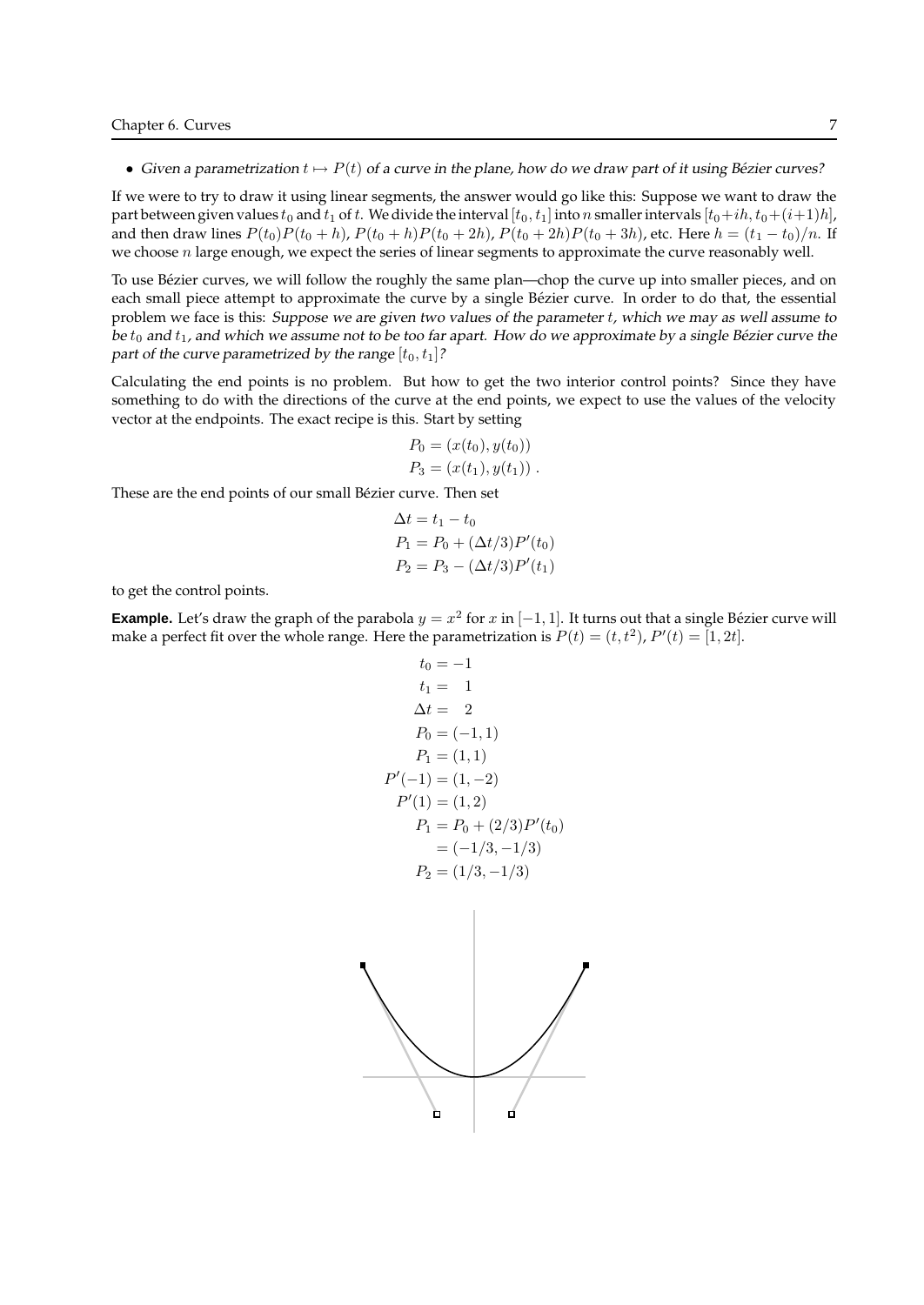**Example.** Let's draw the graph of  $y = x^4$  for  $x = -1$  to  $x = 1$ . Here  $P(t) = (t, t^4)$ ,  $P'(t) = (1, 4t^3)$ . We shall do this with 1, 2, and 4 segments in turn.

(a) One segment  $[-1, 1]$ . We have this table, with the control points interpolated.

x  $y$   $x'$  y  $y'$  $-1.0000$  1.0000 1.0  $-4.0$ −0.3333−1.6667 0.3333 −1.6667  $1.0000\quad 1.0000\quad 1.0\quad 4.0$ 

The approximation is foul. Droopy.



(b) Two segments  $[-1, 0]$  and  $[0, 1]$ .

| $\boldsymbol{x}$   | $\boldsymbol{y}$ | x'  |        |
|--------------------|------------------|-----|--------|
| $-1.0000$ 1.0000   |                  | 1.0 | $-4.0$ |
| $-0.6667 - 0.3333$ |                  |     |        |
| $-0.3333$          | 0.0000           |     |        |
| 0.0000             | 0.0000           | 1.0 | 0.0    |
| 0.3333             | 0.0000           |     |        |
| 0.6667             | $-0.3333$        |     |        |
| 1.0000             | 1.0000           | 1.0 | 4 O    |

Somewhat better.

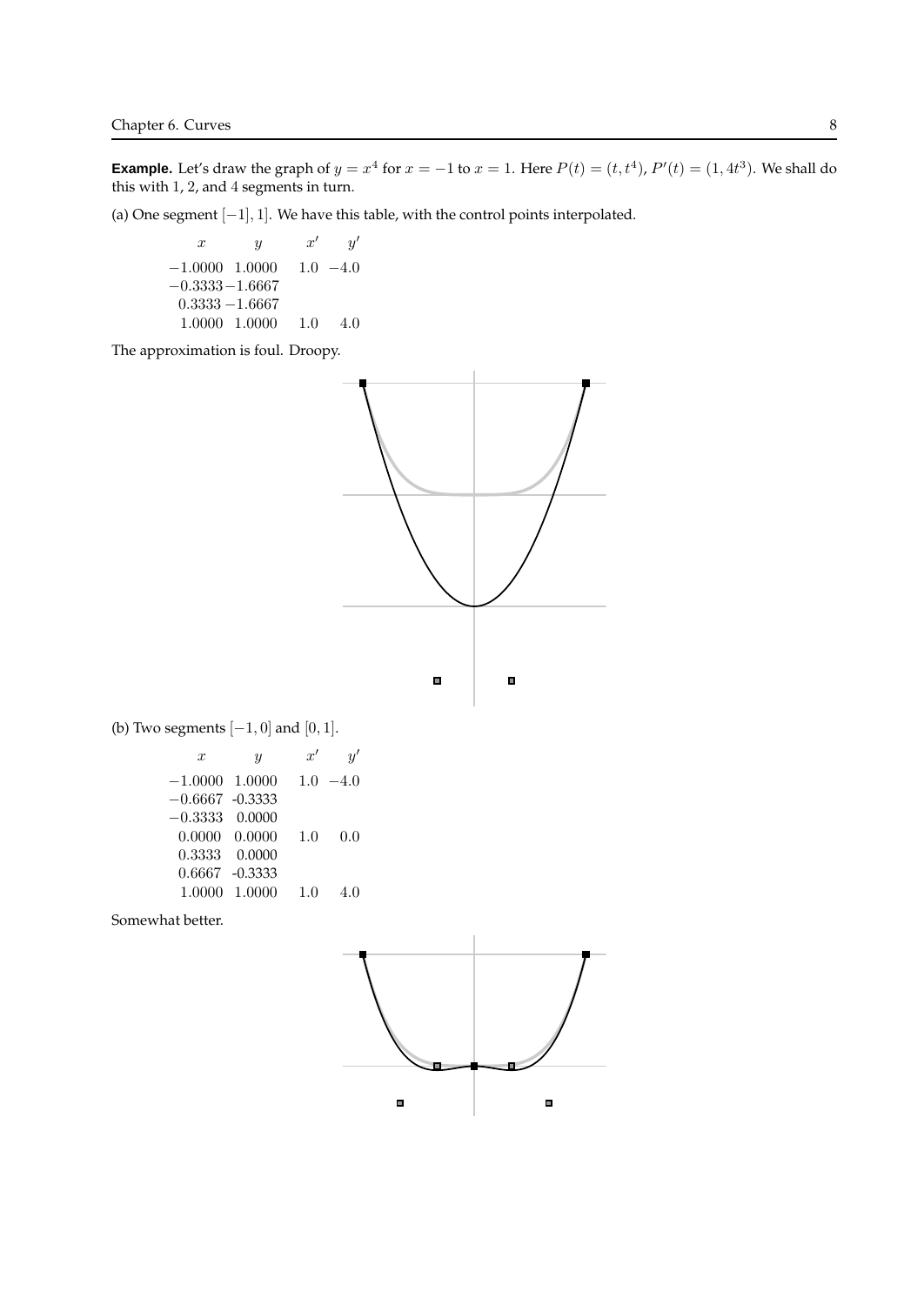(c) Four segments  $[-1.0, -0.5]$ ,  $[-0.5, 0.0]$ ,  $[0.0, 0.5]$ ,  $[0.5, 1.0]$ .

| $\boldsymbol{x}$ | Y         | $\hat{x}$ |        |
|------------------|-----------|-----------|--------|
| $-1.0000$        | 1.0000    | 1.0       | $-4.0$ |
| $-0.8333$        | 0.3333    |           |        |
| $-0.6667$        | 0.1458    |           |        |
| $-0.5000$        | 0.0625    | 1.0       | $-0.5$ |
| $-0.3333$        | $-0.0208$ |           |        |
| $-0.1667$        | 0.0000    |           |        |
| 0.0000           | 0.0000    | 1.0       | 0.0    |
| 0.1667           | 0.0000    |           |        |
| 0.3333           | $-0.0208$ |           |        |
| 0.5000           | 0.0625    | 1.0       | 0.5    |
| 0.6667           | 0.1458    |           |        |
| 0.8333           | 0.3333    |           |        |
| 1.0000           | 1.0000    | 1.0       | 4.0    |

It is almost indistinguishable from the true graph. It is perhaps only when you see where the control points lie that you notice the slight rise in the middle.



Exercise 6.5. In many situations, drawing a parametrized path by Bézier curves, using the velocity vector to produce control points, is more trouble than it's worth. This is true even if the procedure is to be automated somewhat as explained in the next chapter, since calculating the velocity can be quite messy. There is one situation in Bézier plotting is definitely the method of choice, however, and that is when the path is given by a path integral. The Cornu spiral, for example, is the path in the complex plane defined by

$$
C(t) = \int_0^t e^{-is^2} \, ds
$$

as t ranges from  $-\infty$  to  $\infty$ . In this case,  $C(t)$  can only be approximated incrementally by numerical methods, say by Simpson's rule, but the velocity  $C'(t)$  comes out of the calculation at no extra cost, since it is just the integrand. Furthermore, evaluating  $C(t)$  will be expensive in effort since each step of the approximation involves some work, so the fewer steps taken the better.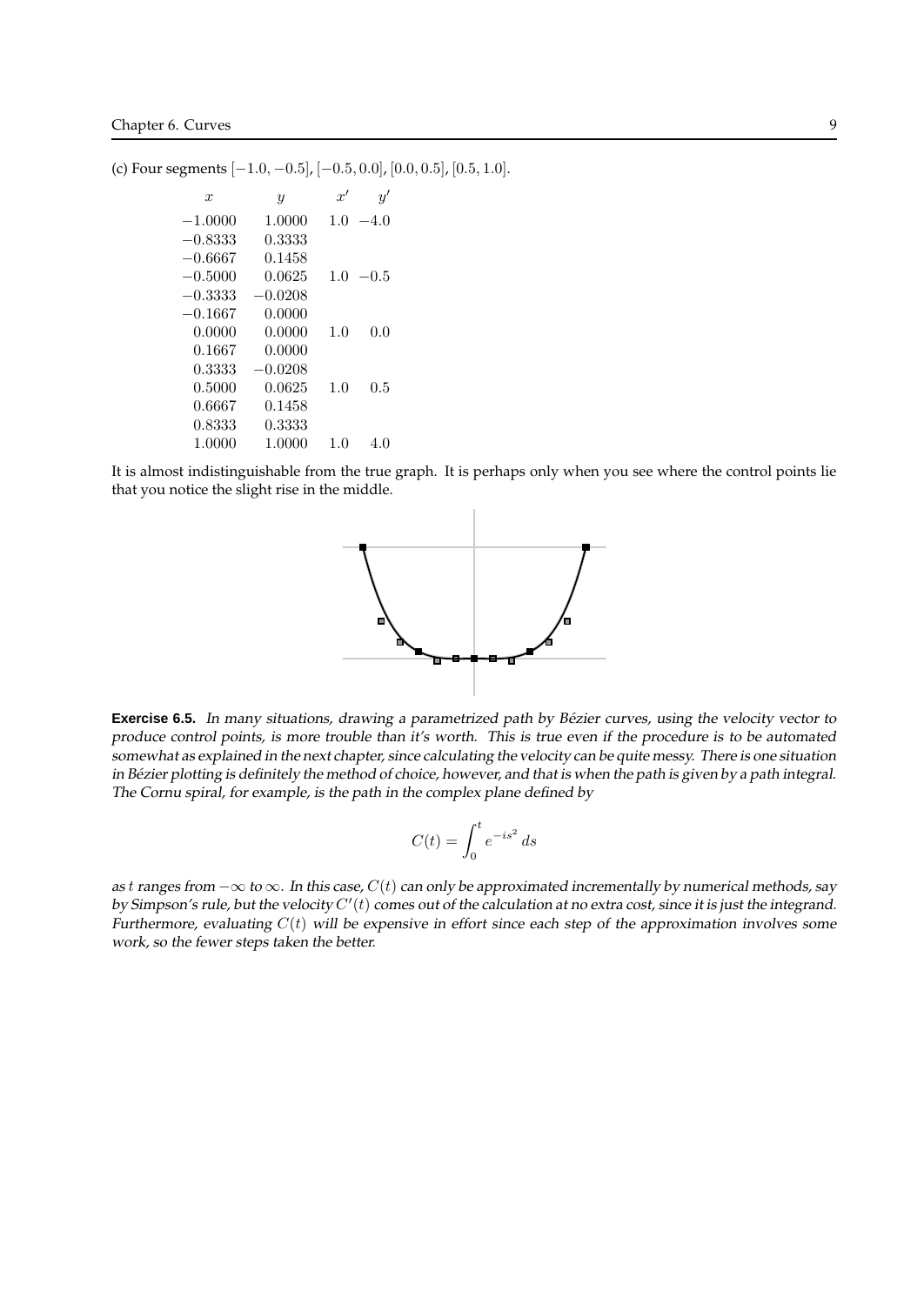

Plot the Cornu spiral, which is shown above, using Bézier curves. One subtle point in this figure is that the thickness of the path above decreases as the curve spirals further in, because otherwise the spirals would be clotted.

**Exercise 6.6.** The remarks in the previous exercise are just as valid for the plots of first order differential equations in the plane by numerical methods. Plot using Bézier curves the trajectories of

| $\lceil x^{\prime} \rceil$ |                                                                               |  |
|----------------------------|-------------------------------------------------------------------------------|--|
| $\tilde{y}'$               | $\begin{bmatrix} -1 \\ -1 \end{bmatrix} \begin{bmatrix} x \\ y \end{bmatrix}$ |  |

starting at <sup>a</sup> few uniformly distributed points around the unit circle.

### **6.5. The mathematics of Bezier curves ´**

The mathematical problem we are looking at in drawing good curves in computer graphics is that of approximating an arbitrary parametrized path  $t \mapsto (x(t), y(t))$  by a simpler one. If we are approximating a path by line segments, for example, then we are replacing various pieces of the curve between points  $P_0 = P(t_0)$  and  $P_1 = P(t_1)$  by a linearly parametrized path

$$
t \mapsto \frac{(t_1 - t)P_0 + (t - t_0)P_1}{(t_1 - t_0)}
$$

from one point to the other. This parametrization can be better understood if we write this as

$$
t \mapsto (1 - s)P_0 + sP_1
$$
 where  $s = \frac{t - t_0}{t_1 - t_0}$ .

With Bézier curves, we are asking for a parametrization from one point to the other with the property that its coordinates are cubic polynomials of t (instead of linear). In other words, we are looking for approximations to the coordinates of a parametrization by polynomials of degree three. We expect an approximation of degree three to be much better than a linear one.

The Bézier curve, then, is to be a parametrized path  $B(t)$  from  $P_0$  to  $P_3$ , cubic in the parameter t, and depending in some way on the interior control points  $P_1$  and  $P_2$ . Here it is:

$$
B(t) = \frac{(t_1 - t)^3 P_0 + 3(t - t_1)^2 (t - t_0) P_1 + 3(t_1 - t)(t - t_0)^2 P_2 + (t - t_0)^3 P_3}{(t_1 - t_0)^3}
$$
  
=  $(1 - s)^3 P_0 + 3(1 - s)^2 s P_1 + 3(1 - s) s^2 P_2 + s^3 P_3$   $(s = (t - t_0)/(t_1 - t_0))$ 

.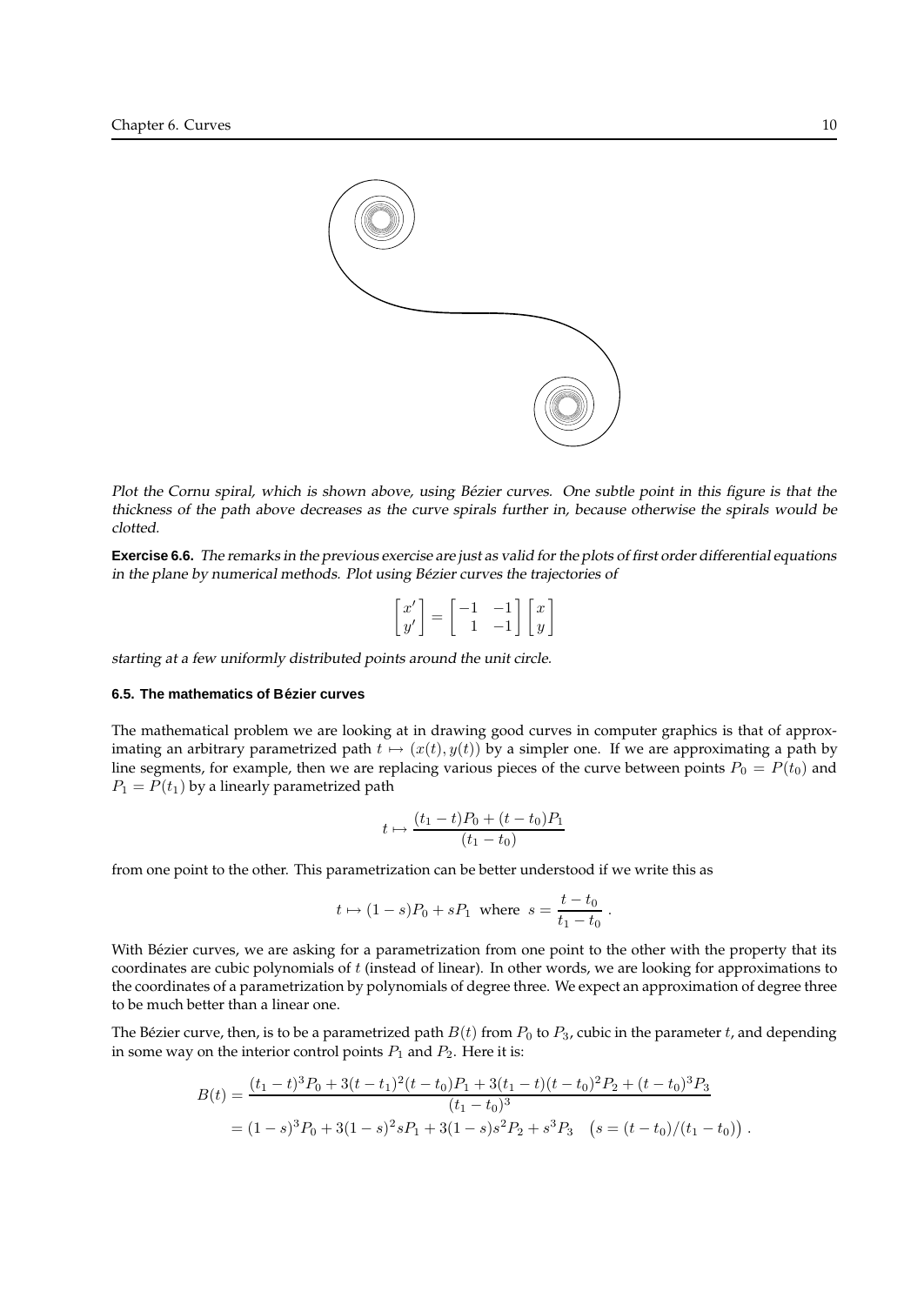We shall justify this formula later on. The form using s is easier to calculate with than the other, as well as more digestible.

It is simple to verify that

$$
B(t_0) = P_0
$$
  

$$
B(t_1) = P_3.
$$

We can also calculate (term by term)

$$
(t_1 - t_0)^3 B'(t) = -3(t_1 - t)^2 P_0 + 3(t_1 - t)^2 P_1 - 6(t - t_0)(t_1 - t) P_1
$$
  
+ 6(t - t\_0)(t\_1 - t) P\_2 - 3(t - t\_0)^2 P\_2 + 3(t - t\_0)^2 P\_3  

$$
B'(t) = \frac{3(t_1 - t)^2 (P_1 - P_0) + 6(T - t_0)(t - t_1)(P_2 - P_1) + 3(t - t_0)^2 (P_3 - P_2)}{(t_1 - t_0)^3}
$$
  

$$
B'(t_0) = \frac{3(P_1 - P_0)}{t_1 - t_0}
$$
  

$$
B'(t_1) = \frac{3(P_3 - P_2)}{t_1 - t_0}
$$

These calculations verify our earlier assertions relating the control points to velocity, since we can deduce from them that

$$
P_1 = P_0 + \left(\frac{t_1 - t_0}{3}\right) B'(t_0)
$$
  

$$
P_2 = P_3 - \left(\frac{t_1 - t_0}{3}\right) B'(t_1).
$$

## **6.6. Quadratic Bezier curves ´**

A **quadratic Bézier curve** determined by three control points  $P_0$ ,  $P_1$ , and  $P_2$  is defined by the parametrization

$$
Q(s) = (1 - s)^2 P_0 + 2s(1 - s)P_1 + s^2 P_2.
$$



It is a degenerate case of a Bézier curve, with control points  $P_0$ ,  $(1/3)P_0 + (2/3)P_1$ ,  $(2/3)P_1 + (1/3)P_2$ ,  $P_2$ , as you can easily check. But sometimes it is easy to find control points for a quadratic curve, not so easy to find good ones for a cubic curve. One good example arises in drawing implicit curves  $f(x, y) = 0$ . In this case, we can often calculate the gradient vector  $[\partial f/\partial x, \partial f/\partial y]$  and then that of the tangent line

$$
\frac{\partial f}{\partial x}(x - x_0) + \frac{\partial f}{\partial y}(y - y_0) = 0
$$

at a point  $(x_0, y_0)$  on the curve. But we can approximate the curve between two points P and Q by the quadratic Bézier curve with intermediate control point the intersection of the two tangent lines at  $P$  and  $Q$ . The figure below shows how the curve  $x^2 + y^2 - 1 = 0$  is approximated by four quadratic curves (in red). An approximation by eight quadratic curves is just about indistinguishable from a true circle.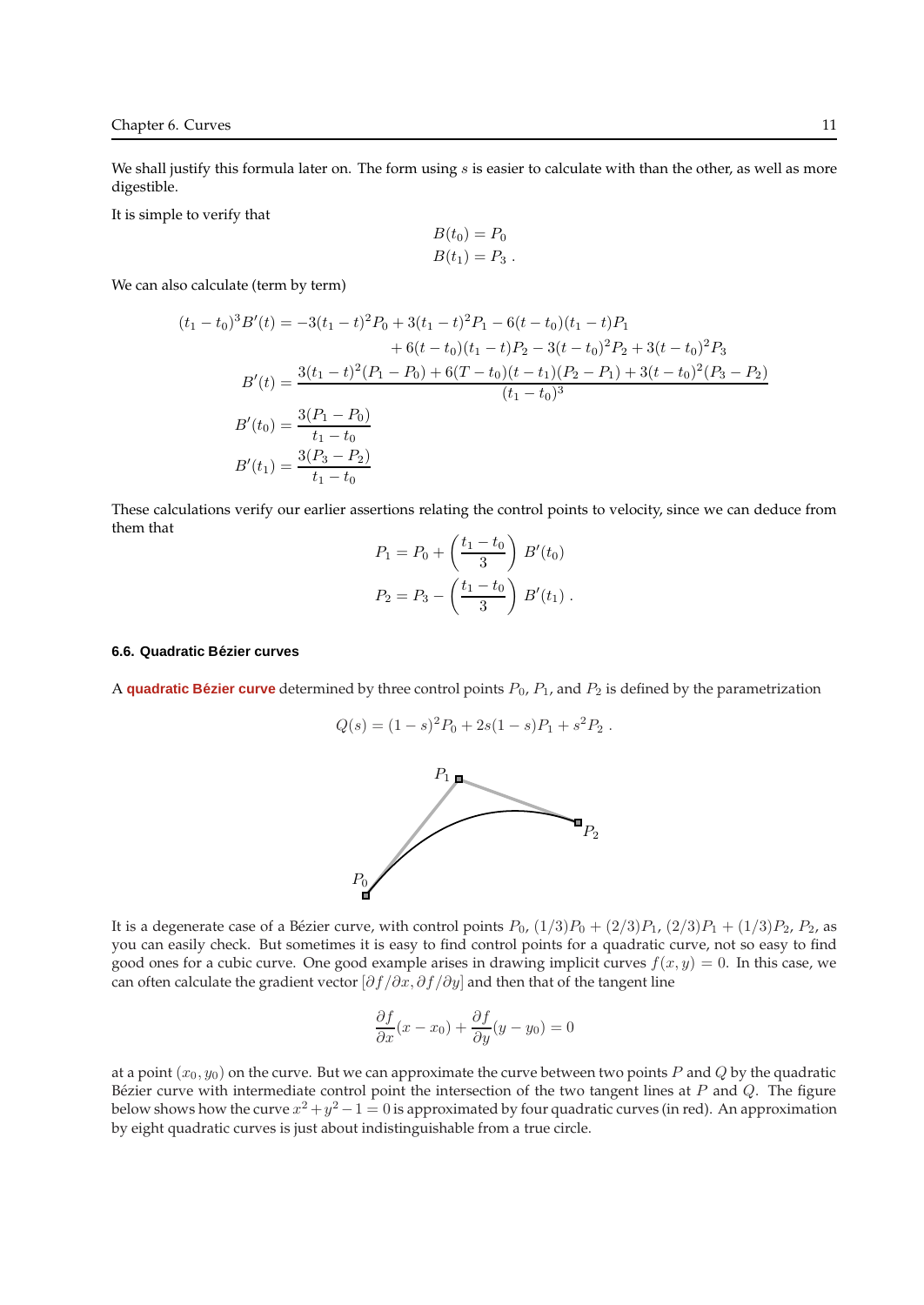

## **6.7. Mathematical motivation**

In using linear or Bézier paths to do computer graphics, we are concerned with the problem of approximating the coordinate functions of an arbitrary path by polynomials of degree one or three. Considering each coordinate separately, we are led to try to approximate an arbitrary function of one variable by a polynomial of degree one or three.

The basic difference between linear approximations and cubic approximations lies in the following facts:

• If  $t_0$ ,  $t_1$ ,  $y_0$ , and  $y_1$  are given then there exists a unique linear function  $f(t)$  such that

$$
f(t_0) = y_0
$$

$$
f(t_1) = y_1
$$

• Given  $t_0$ ,  $t_1$ ,  $y_0$ ,  $y_1$ ,  $v_0$ ,  $v_1$ , there exists a unique cubic polynomial  $f(t)$  such that

$$
f(t_0) = y_0
$$
  
\n
$$
f'(t_0) = v_0
$$
  
\n
$$
f(t_1) = y_1
$$
  
\n
$$
f'(t_1) = v_1
$$
.

Roughly speaking, with linear approximations we can only get the location of end points exactly, but with cubic approximation we can get directions exact as well.

We shall prove here the assertion about cubic functions. If

$$
f(t) = a_0 + a_1t + a_2t^2 + a_3t^3
$$

then the conditions on  $P(t)$  set up four equations in the four unknowns  $a_i$  which turn out to have a unique solution (assuming of course that  $t_0 \neq t_1$ ). Here are the equations:

$$
\begin{array}{ccccccc} a_0 & + & a_1t_0 & + & a_2t_0^2 & + & a_3t_0^3 & = & y_0 \\ a_1 & + & 2a_2t_0 & + & 3a_3t_0^2 & = & v_0 \\ a_0 & + & a_1t_1 & + & a_2t_1^2 & + & a_3t_1^3 & = & y_1 \\ a_1 & + & 2a_2t_1 & + & 3a_3t_1^2 & = & v_1 \end{array}
$$

The coefficient matrix is

$$
\begin{bmatrix} 1 & t_0 & t_0^2 & t_0^3 \\ & 1 & 2t_0 & 3t_0^2 \\ & 1 & t_1 & t_1^2 & t_1^3 \\ & 1 & 2t_1 & 3t_1^2 \end{bmatrix}
$$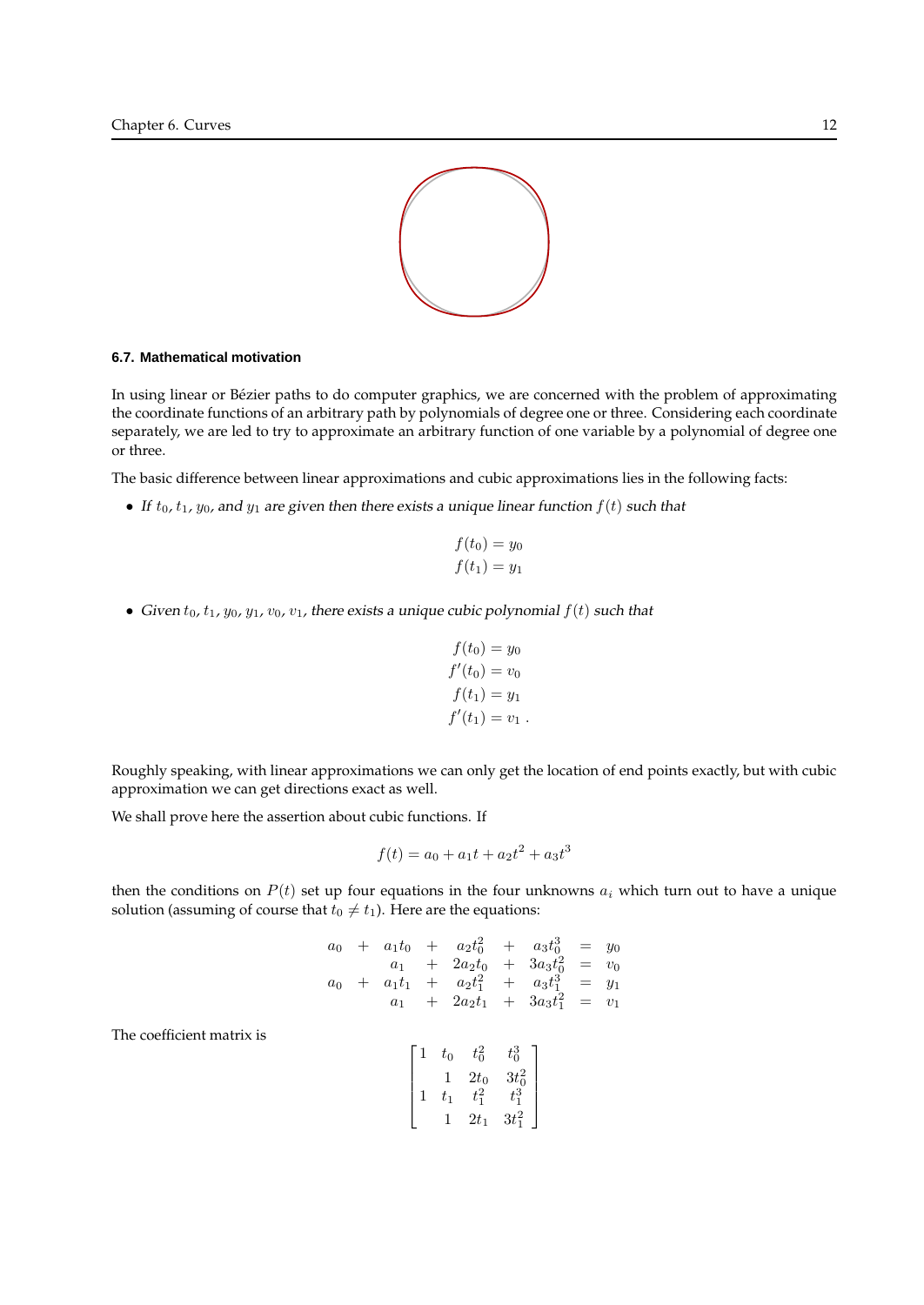It has already been remarked that the mathematics is simplified by **normalizing** the parameter variable t, so that instead of going from  $t_0$  to  $t_1$  it goes from 0 to 1. This is done by defining a new parameter variable

$$
s = \frac{t - t_0}{t_1 - t_0}
$$

.

Note that s takes values 0 and 1 at the ends  $t = t_0$  and  $t = t_1$ . Changing the parameter variable in this way doesn't affect the curve traversed. It simplifies the assertion above.

• Given  $y_0, y_1, v_0, v_1$ , there exists a unique cubic polynomial  $f(t)$  such that

| $f(0) = y_0$    |  |  |
|-----------------|--|--|
| $f'(0) = v_0$   |  |  |
| $f(1) = y_1$    |  |  |
| $f'(1) = v_1$ . |  |  |
|                 |  |  |

The coefficient matrix is now

| 1              | $\Omega$     | $\overline{0}$ | $\left( \right)$ |
|----------------|--------------|----------------|------------------|
|                | $0\quad1$    | $\overline{0}$ | $\left( \right)$ |
|                |              | 1111           |                  |
| $\overline{0}$ | $\mathbf{1}$ | $2^{\circ}$    | 3                |

I leave it to you as an exercise to check now by direct row reduction that the determinant is not zero, which implies that the system of four equations in four unknowns has a unique solution. Of course we know from the formula used in the previous section what the explicit formula is, but the reasoning in this section shows that this formula is the well defined answer to a natural mathematical question.

**Exercise 6.7.** What is the determinant of this  $4 \times 4$  matrix?

**Exercise 6.8.** Find the coefficients  $a_i$  explicitly.

If we put together the results of this section with those of the previous one, we have this useful characterization:

- Given two parameter values  $t_0$ ,  $t_1$  and four points  $P_0$ ,  $P_1$ ,  $P_2$ ,  $P_3$ , the Bézier path  $B(t)$  is the unique path  $(x(t), y(t))$  with these properties:
	- (1) The coordinates are cubic as a function of  $t$ ;
	- (2)  $B(t_0) = P_0$ ,  $B(t_1) = P_3$ ;
	- (3)  $B'(t_0) = 3(P_1 P_0)/\Delta t$  and  $B'(t_1) = 3(P_3 P_2)/\Delta t$ , where  $\Delta t = t_1 t_0$ .

The new assertion here is uniqueness. Roughly, the idea is that four control points require eight numbers, and that the cubic coordinate functions also require eight numbers.

#### **6.8. Weighted averages**

The formula for a linear path from  $P_0$  to  $P_1$  is

$$
P(t) = (1 - t)P_0 + tP_1
$$
  
= P\_0 + t(P\_1 - P\_0).

We have observed before that  $P_0 + t(P_1 - P_0)$  may be seen as the point t of the way from  $P_0$  to  $P_1$ . When  $t = 0$ this gives  $P_0$ , and when  $t = 1$  it gives  $P_1$ . There is also an intuitive way to understand the first formula that we have not considered so far.

Let's begin with some examples. With  $t = 1/2$  we get the mid-point of the segment

$$
\frac{P_0 + P_1}{2}
$$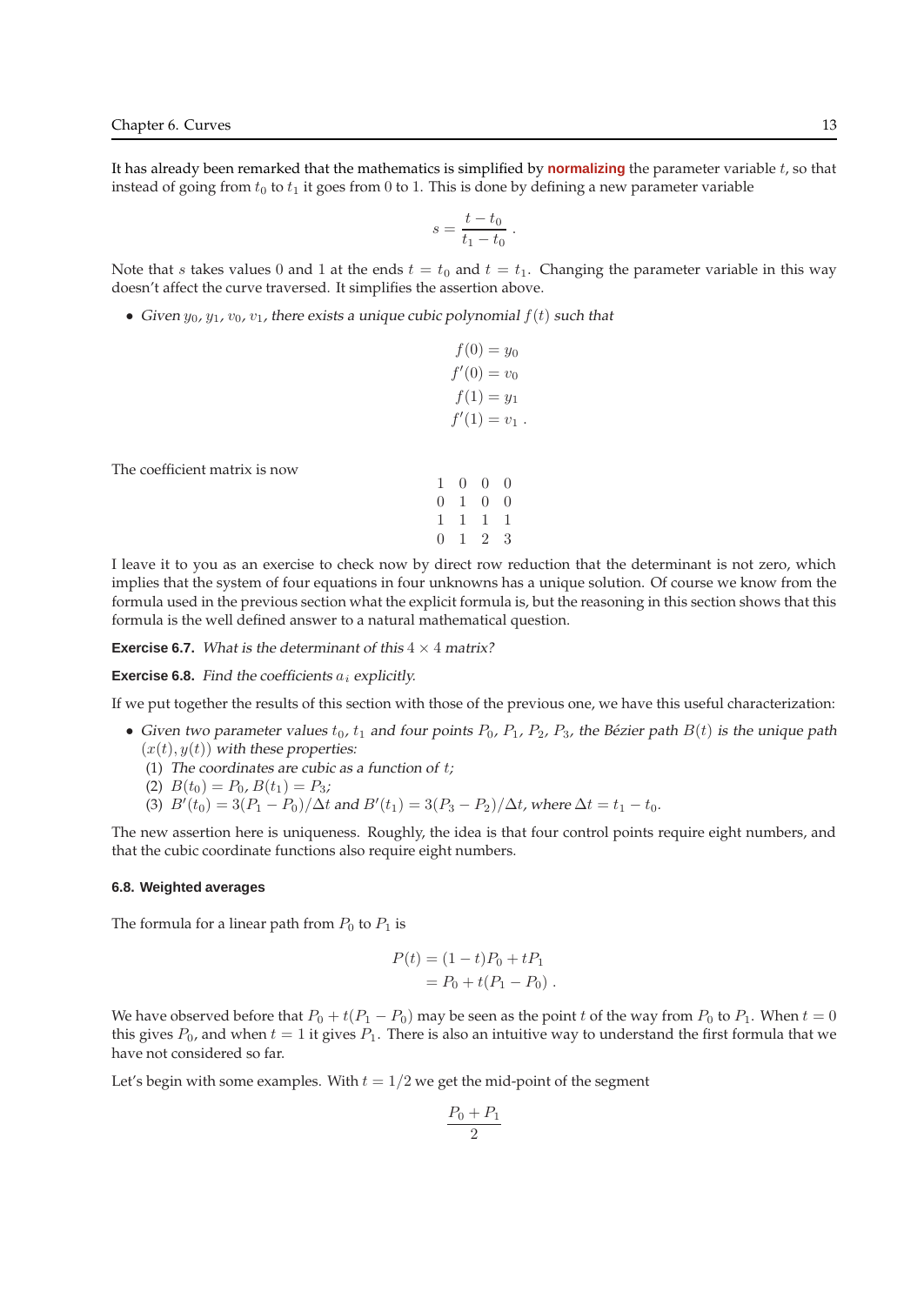which is the average of the two. With  $t = 1/3$  we get the point one third of the way

$$
\frac{2P_0+P_1}{3}
$$

which is to say that it is a **weighted average** of the endpoints with  $P_0$  given twice as much weight as  $P_1$ .

There is a similar way to understand the formula for Bézier curves. It is implicit in what was said in the last section that the control points  $P_i$  determine a cubic path from  $P_0$  to  $P_1$ 

$$
B(t) = (1-t)^{3} P_0 + 3t(1-t)^{2} P_1 + 3t^{2}(1-t)P_2 + t^{3} P_3
$$

and that this path is a parametrization of the Bézier curve with these control points. In other words,  $B(t)$  is a weighted combination of the control points. It is actually an average—which is to say, that the sum of the coefficients is 1:

$$
(1-t)^3 + 3t(1-t)^2 + 3t^2(1-t) + t^3 = ((1-t) + t)^3 = 1
$$

by the binomial theorem for  $n = 3$ , which asserts that

$$
(a+b)^3 = a^3 + 3a^2b + 3ab^2 + b^3.
$$

Since all the coefficients in our expression are non-negative for  $0 \le t \le 1$ ,  $B(t)$  will lie inside the quadrilateral wrapped by the control points.

This idea will now be explored in more detail.

If  $P_0, P_1, \ldots P_{n-1}$  is a collection of n points in the plane, then a sum

$$
c_0 P_0 + c_1 P_1 + \dots + c_{n-1} P_{n-1}
$$

is called a weighted average of the collection if (1) all the  $c_i \geq 0$ ; (2) the sum of all the  $c_i$  is equal to 1. In the rest of this section, our primary goal will be to describe geometrically the set of all points we get as the weighted averages of a collection of points, as the coefficients vary over all possibilities.

If  $n = 2$ , we know already that the set of all weighted averages  $c_0P_0 + c_1P_1$  is the same as the line segment between  $P_0$  and  $P_1$ , since we can write  $c_1 = t$ ,  $c_0 = (1 - t)$ .

Suppose  $n = 3$ , and consider the weighted average

$$
c_0P_0 + c_1P_1 + c_2P_2.
$$

Let's look at an explicit example—look more precisely at

$$
P = (1/4)P_0 + (1/4)P_1 + (1/2)P_2.
$$

The trick we need to carry out is to rewrite this as

$$
P = (1/2)[(1/2)P0 + (1/2)P1] + (1/2)P2 = (1/2)Q + (1/2)P2
$$

where  $Q = (1/2)P_0 + (1/2)P_1$ . In other words, P is the weighted average of the two points Q and  $P_2$ . The point  $Q$  is the weighted average of the original points  $P_0$  and  $P_1$ , hence must lie on the line segment between  $P_0$  and  $P_1$ . In other words, we have the following picture: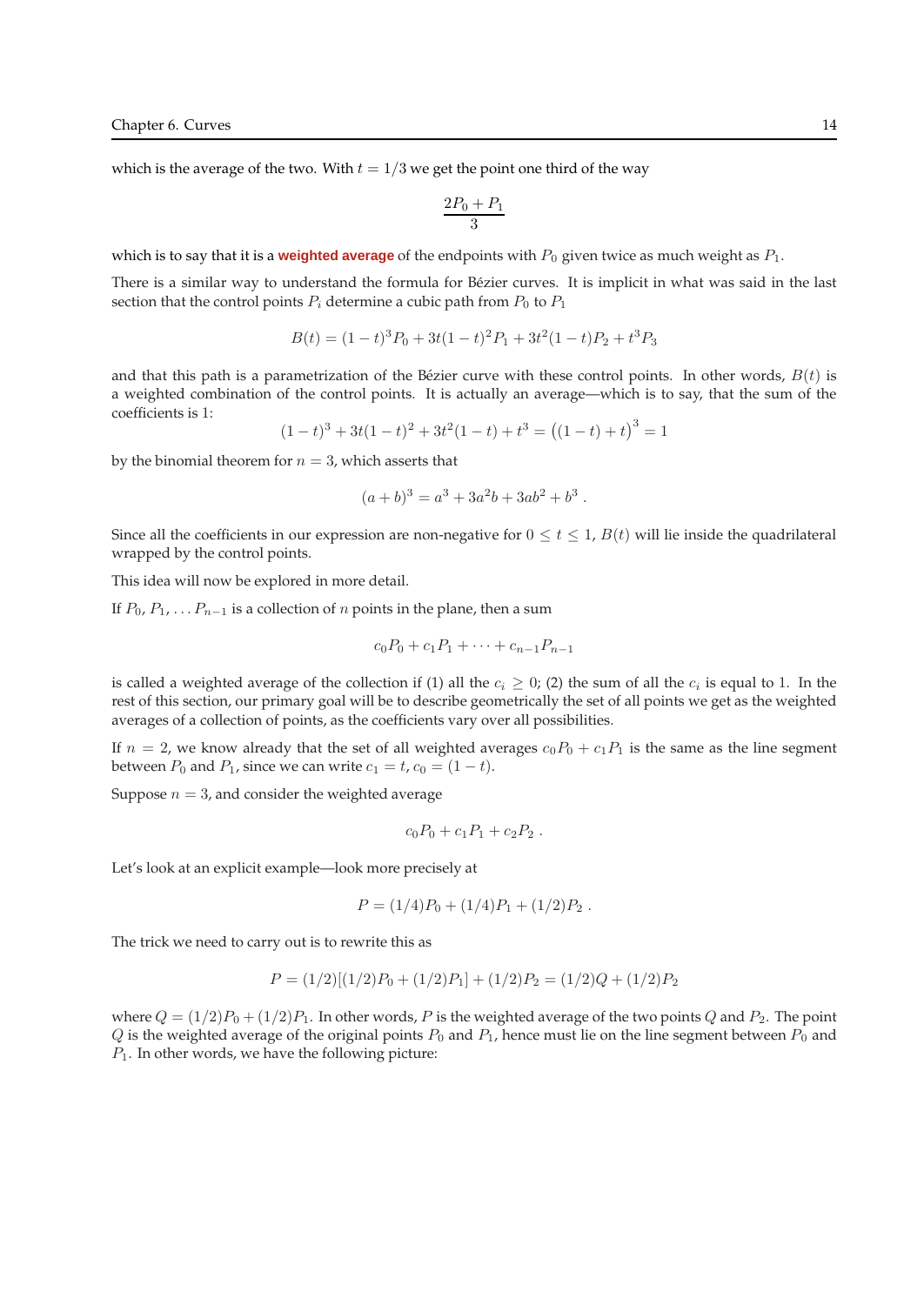

Now we can almost always perform this trick, since we can write

$$
c_0P_0 + c_1P_1 + c_2P_2 = (c_0 + c_1)\left(\left(\frac{c_0}{c_0 + c_1}\right)P_0 + \left(\frac{c_1}{c_0 + c_1}\right)P_1\right) + c_2P_2
$$

unless  $c_0 + c_1 = 1 - c_2 = 0$ . In the exceptional case we are just looking at  $P_2$  itself, and in all other cases each weighted average of the three points is a weighted average of  $P_2$  with a point on the line segment between  $P_0$ and  $P_1$ . In other words, the set of all weighted averages of the three points coincides with the triangle spanned by the three points.



If we now look at four points, we get all the points on line segments connecting  $P_3$  to a point in the triangle spanned by the first three. And in general we get all the points in a shape called the **convex hull** of the collection of points, which may be described very roughly as the set of points which would be contained inside a rubber band stretched around the whole collection and allowed to snap to them.

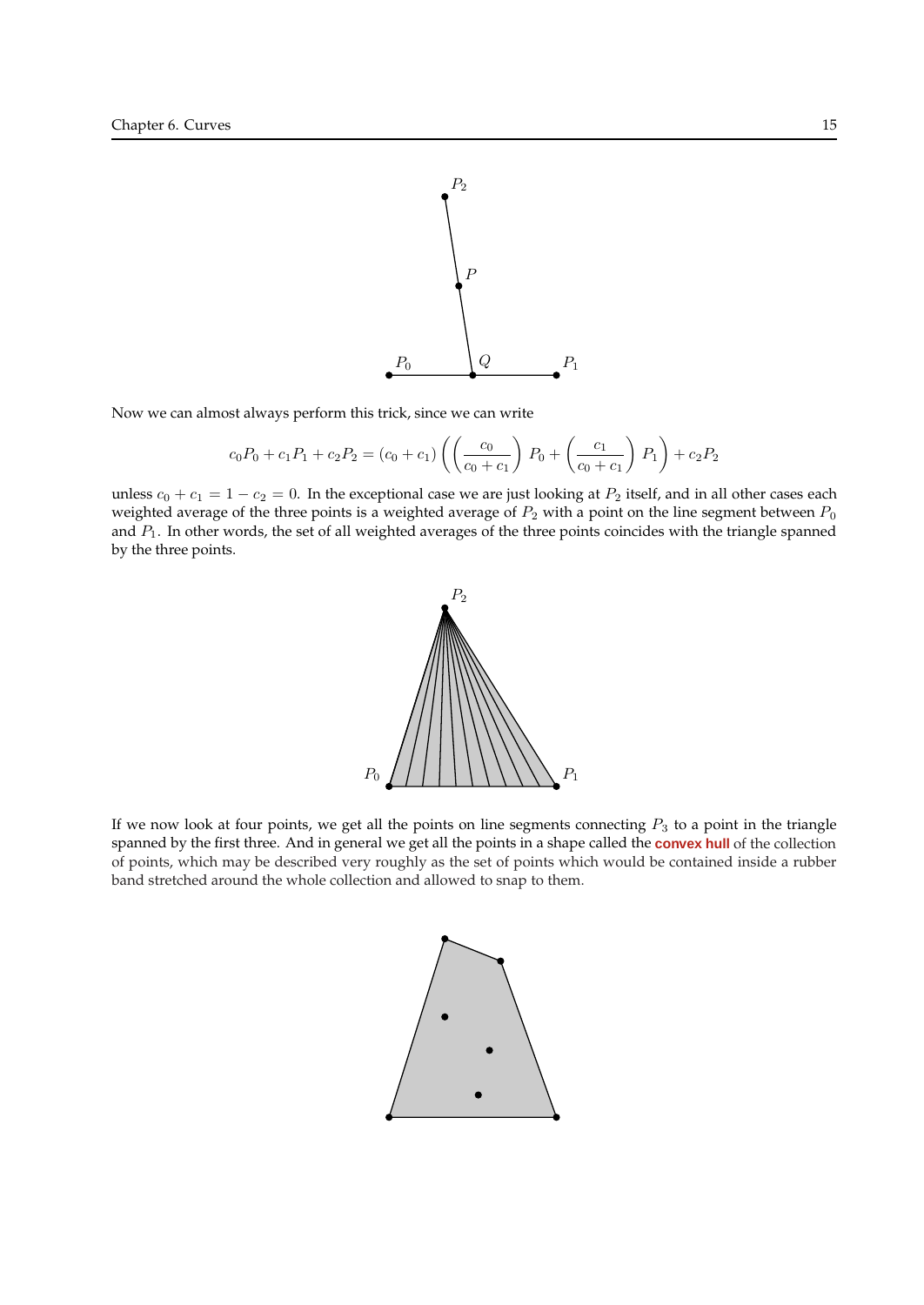The convex hull of a set of points in the plane or in space is very commonly used in mathematical applications, and plays a major role in computational graphics as well.

**Exercise 6.9.** Write the simplest procedure you can with these properties: (1) it has two arguments  $x_0$  and  $x_1$ and (2) it draws the graph of  $y = x^2$  between  $x_0$  and  $x_1$  with a single Bézier curve.

**Exercise 6.10.** Draw  $y = x^5$  between  $x = -1$  and  $x = 1$  in the same way we drew  $y = x^4$  earlier.

#### **6.9. How the computer draws Bezier curves ´**

In this section we shall see how the computer goes about drawing a Bézier curve. It turns out to be an extremely efficient process. First of all, a computer 'thinks of' any path as a succession of small points (pixels) on the particular device it is dealing with. This is somewhat easier to see on a computer screen, certainly if you use a magnifying glass, but remains true even of the highest resolution printers. So in order to draw something it just has to decide which pixels to color. It does this by an elegant recursive procedure, something akin to the following way to draw a straight line segment: (1) Color the pixels at each end. (2) Color the pixel at the middle. (3) This divides the segment into two halves. Apply steps (2) and (3) again to each of the halves. And so on, until the segments you are looking at are so small that they cannot be distinguished from individual pixels.

The analogous construction for Bézier curves, attributed to the car designer de Casteljau, goes like this:

Start with a Bézier curve with control points  $P_0$ ,  $P_1$ ,  $P_2$ ,  $P_3$ . Perform the following construction. Set

- $P_{01}$  = the median between  $P_0$  and  $P_1$  $P_{12}$  = the median between  $P_1$  and  $P_2$  $P_{23}$  = the median between  $P_2$  and  $P_3$  $P_{012}$  = the median between  $P_{01}$  and  $P_{12}$  $P_{123}$  = the median between  $P_{12}$  and  $P_{23}$
- $P_{0123}$  = the median between  $P_{012}$  and  $P_{123}$



 $P_0^{\bullet} = P_0$  $P_1^{\bullet} = P_{01}$  $P_2^{\bullet} = P_{012}$  $P_3^{\bullet} = P_0^{\bullet \bullet} = P_{0123}$  $P_1^{\bullet \bullet} = P_{123}$  $P_2^{\bullet \bullet} = P_{23}$  $P_3^{\bullet \bullet} = P_3$ .

Then set

The point 
$$
P_3^{\bullet}
$$
 turns out to lie on the Bézier curve determined by the original points  $P_i$ , at approximately the halfway point. The Bézier curve can now be split into two halves, each of which is itself a Bézier cubic, and the control points of the two new curves are among those constructed above. The two halves might be called the Bézier curves **derived** from the original. The points  $P_i^{\bullet}$  are those for the first half, the  $P_i^{\bullet \bullet}$  for the second. If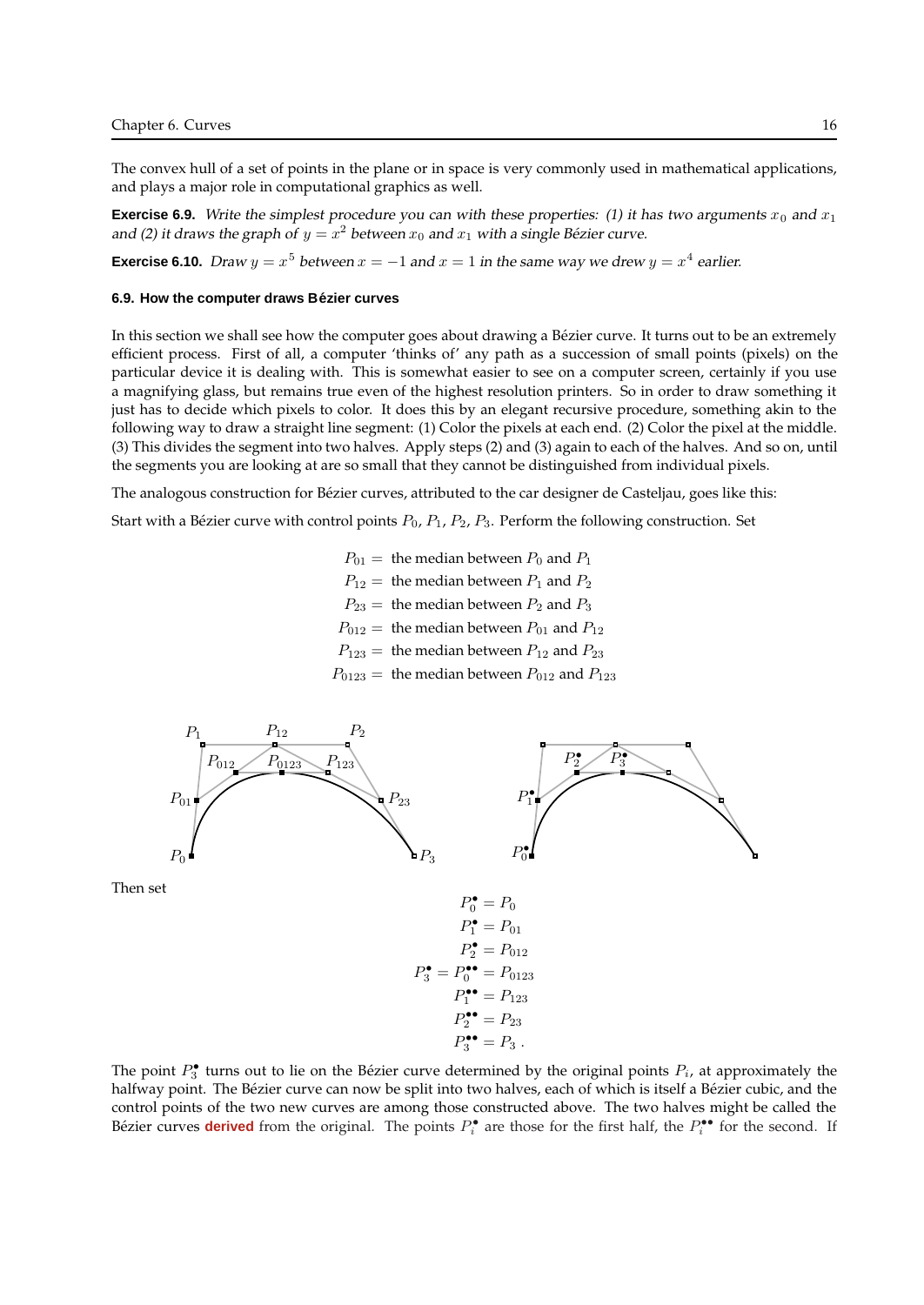we keep subdividing in this way we get a sequence of midpoints for the smaller segments (actually a kind of branched list), and to draw the curve we just plot these points after the curve has been subdivided far enough. This sort of subdivision can be done very rapidly by a computer, since dividing by two is a one-step operation in base 2 calculations, and in fact drawing the pixels to go on a straight line is not a great deal faster.

**Exercise 6.11.** Draw the figure above with PostScript.

**Exercise 6.12.** The point  $P_1^{\bullet}$  is  $(1/2)P_0 + (1/2)P_1$ . Find similar expressions for all the points constructed in terms of the original four.

**Exercise 6.13.** The purpose of this exercise is to prove that each half of a Bézier curve is also a Bézier curve. Let

$$
P(s) = (1 - s)3P0 + 3s(1 - s)2P1 + 3s2(1 - s)P2 + s3P3.
$$

The point is to verify that this formula agrees with the geometrical process described above. Let  $P_1^{\bullet}$  etc. be the points defined just above. The first half of the Bézier curve we started with is a cubic curve with initial parameter 0 and final parameter  $1/2$ . Let  $\Delta t = 1/2$ . Verify that

$$
P(0) = P_0 \quad \text{(trivial)}
$$
\n
$$
P'(0) = (\Delta t/3)(P_1^{\bullet} - P_0) \quad \text{(almost trivial)}
$$
\n
$$
P(1/2) = P_3^{\bullet}
$$
\n
$$
P'(1/2) = (\Delta t/3)(P_3^{\bullet} - P_2^{\bullet})
$$

These equations, by the earlier characterization of control points in terms of derivatives, guarantee that the first half of the original Bézier path is a Bézier path with control points  $P_0 = P_0^{\bullet}$ ,  $P_1^{\bullet}$ ,  $P_2^{\bullet}$ ,  $P_3^{\bullet}$ .

**Exercise 6.14.** How might a computer construct quadratic Bézier curves in a similar way?

#### **6.10. Bernstein polynomials**

The Bézier cubic polynomial

$$
y_0(1-t)^3 + 3y_1(1-t)^2t + 3y_2(1-t)t^2 + y_3t^3
$$

is just a special case of a more general construction of **Bernstein polynomials**. In degree one we have the linear interpolating function

$$
y_0(1-t) + y_1t
$$
,

in degree two we have the quadratic functions mentioned earlier, and in degree  $n$  we have the polynomial

$$
B_y(t) = y_0(1-t)^n + ny_1t(1-t)^{n-1} + \frac{n(n-1)}{2}y_2(1-t)^{n-2}t^2 + \dots + y_nt^n
$$

where *y* is the array of the **control values**  $y_i$  and the other coefficients make up the *n*-th row of Pascal's triangle



These polynomials were first defined by the Russian mathematician Sergei Bernstein in the early twentieth century in order to answer a sophisticated question in approximation theory.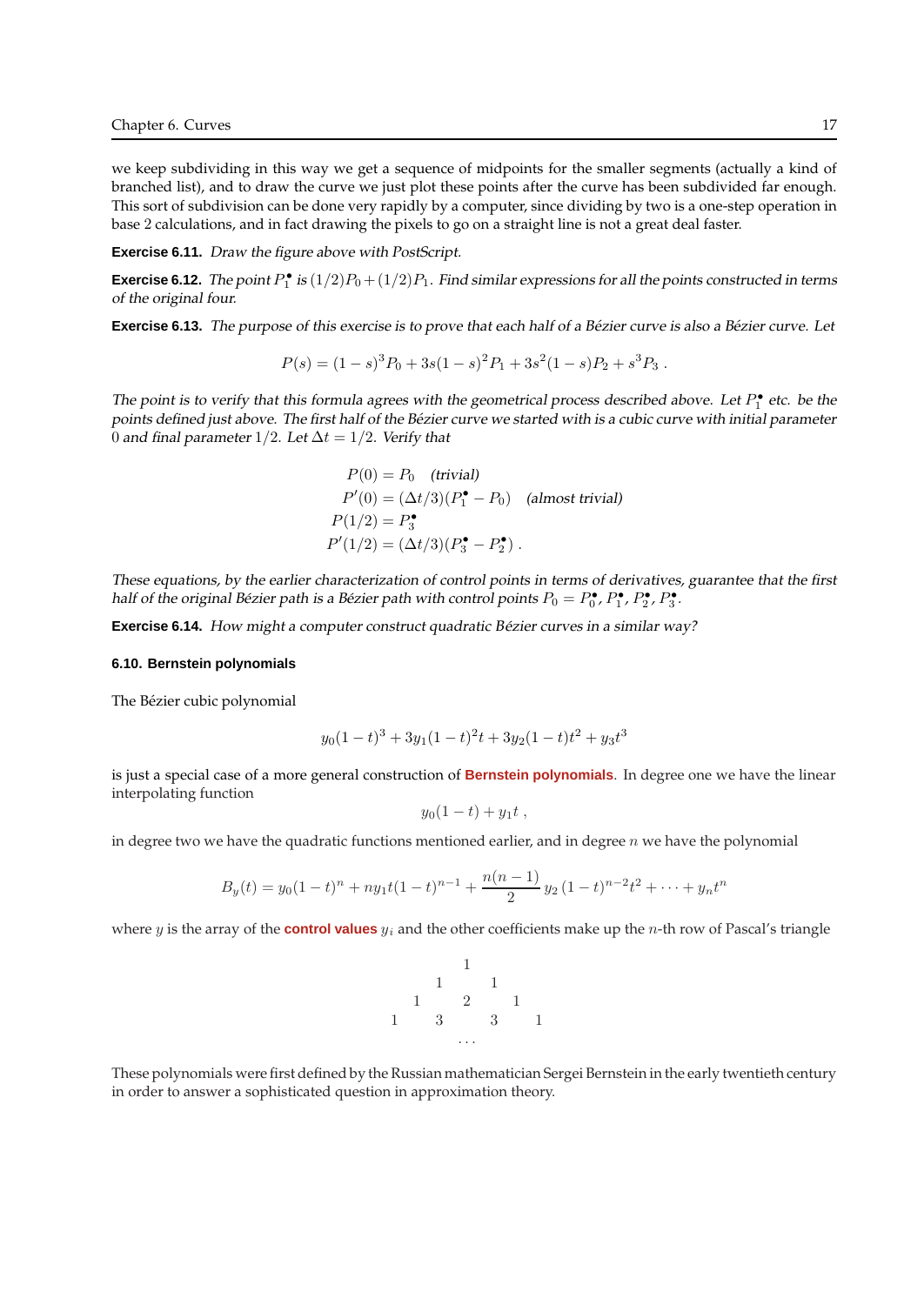These also are weighted sums of the control values, so for  $0 \le t \le 1$  the value of  $B<sub>v</sub>(t)$  will lie in the range spanned by the  $y_i$ . In particular, if the  $y_i$  are a non-decreasing sequence

$$
y_0 \leq y_1 \leq \ldots y_n
$$

then  $y_0 \leq B_y(t) \leq y_n$  for  $0 \leq t \leq 1$ . But much more can be said.

**Exercise 6.15.** Prove that

$$
B_y'(t) = nB_{\Delta y}(t)
$$

where  $\Delta y$  is the array of differences

$$
\Delta y = (y_1 - y_0, y_2 - y_1, \ldots, y_n - y_{n-1}).
$$

**Exercise 6.16.** Prove that if the  $y_i$  are non-decreasing then  $B_y(t)$  is a non-decreasing function over the range  $[0, 1]$ .

**Exercise 6.17.** There is a way to evaluate  $B_y(t)$  for  $0 \le t \le 1$  along the lines used by the computer to construct the Bézier cubic curve. It can be described best in a recursive fashion. First of all, if  $y$  has length 1 the Bernstein polynomial is just a constant. Otherwise, with  $n > 0$ , form a derived sequence of length  $n - 1$ :

$$
\delta y = ((1-t)y_0 + ty_1, \ldots, (1-t)y_{n-1} + ty_n).
$$

Then

$$
B_y(t) = B_{\delta y}(t) .
$$

Prove this. Explain how this process is related to the naïve construction of Pascal's triangle, one row at a time.

#### **6.11. This section brings you the letter O**

Paths can be constructed in PostScript in various ways through commands moveto, etc. but internally PostScript stores a path as an array storing exactly 4 different types of objects—moveto, lineto, curveto, closepath tags together with the arguments of the command. This array can be accessed explicitly by means of the command pathforall. This command has four arguments, each of which is a procedure. It loops through all the components of the current path, pushing appropriate data on the stack and then applying the procedures respectively to moveto, lineto, curveto, and closepath components. For moveto and lineto components it pushes the corresponding values of x and y in current user coordinates; for curve to it pushes the six values of  $x_1$ ,  $y_1$ , etc. (also in user coordinates); and for closepath it pushes nothing. The following procedure, for example, displays the current path.

```
/path-display {
 { [ 3 1 roll (moveto) ] == }
 { [ 3 1 roll (lineto) ] == }
 { [ 7 1 roll (curveto) ] == }
 { [ (closepath) ] == }
 pathforall
} def
```
The following procedure tells whether a current path has already been started, since it returns with true on the stack if and only if the current path has at least one component.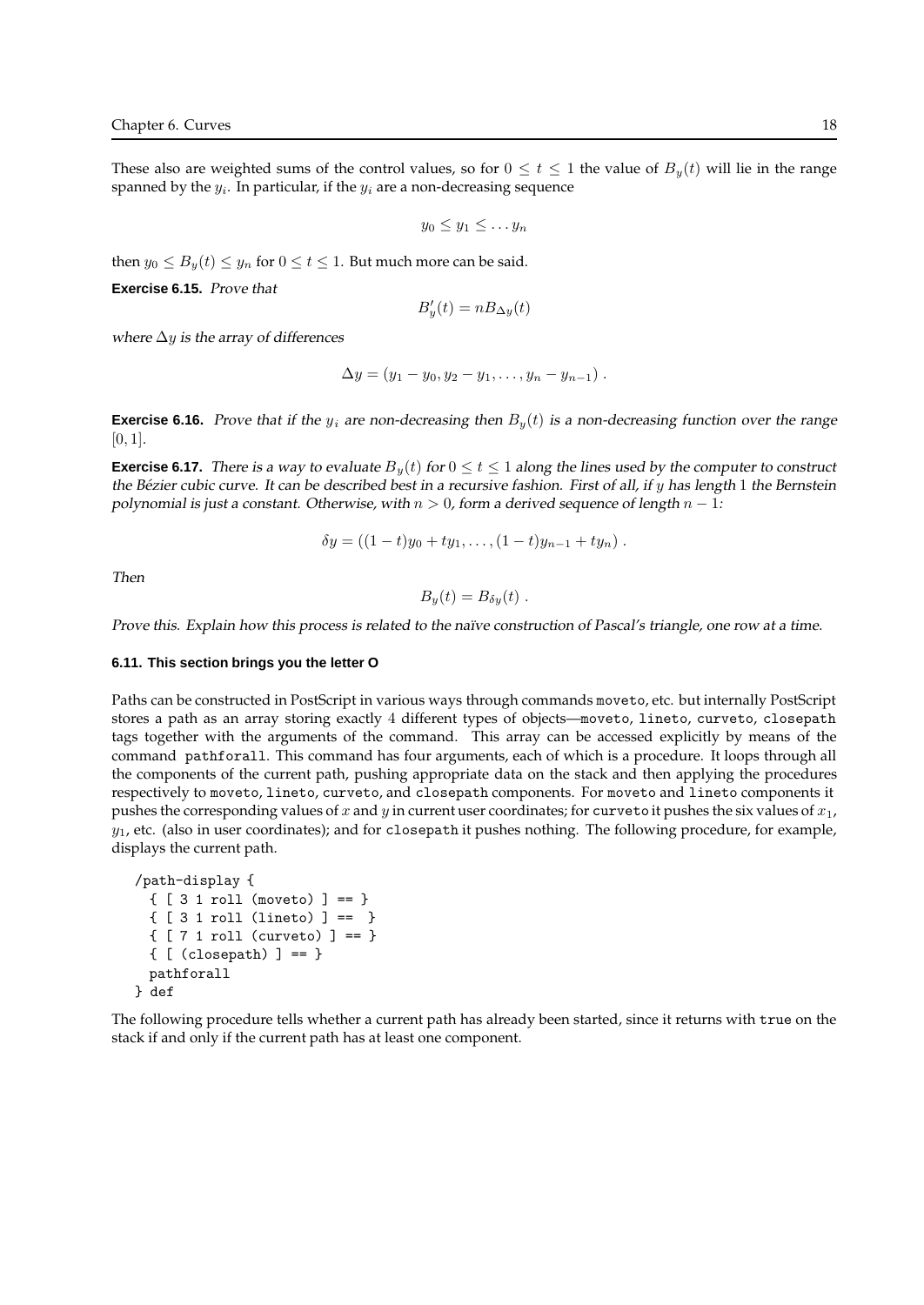```
/thereisacurrentpoint{
 false {
    { 3 { pop } repeat true exit }
    { 3 { pop } repeat true exit }
    { 7 { pop } repeat true exit }
    { pop true exit }
 } pathforall
} def
```
The most interesting paths in PostScript are probably strings—i.e. the paths formed by strings when the show operator is applied, or in other words the path the string will make when it is drawn in the current font. This outline can be accessed as a path by applying the command charpath, which has two arguments. The first is a string. The second is a boolean variable which is more or less irrelevant to our purposes. The command appends the path described by the string in the current graphics environment to the current path, assuming in particular that a font has been selected. In this way, for example, you can deal with the outlines of strings as if they were ordinary paths. The code

```
/Times-Roman findfont
40 scalefont
setfont
newpath
0 0 moveto
(Times-Roman) false charpath
gsave
1 0 0 setrgbcolor
fill
grestore
stroke
```
produces

# **Times-Roman**

You can combine charpath and pathforall to see the explicit path determined by a string, but only under suitable conditions. Many if not most PostScript fonts have a security mechanism built into them that does not allow the paths of their characters to be deconstructed, and you will get an error from pathforall if you attempt to do so. So if you want to poke around in character paths you must be working with a font that has not been declared inaccessible. This is not a serious restriction for most of us, since there are many fonts, including the ones usually stocked with GhostScript, that are readable. Here is the path of the character 'O' from the font called /Times-Roman by GhostScript:

```
0.360998541 0.673999 moveto
```

```
0.169997558 0.673999 0.039997559 0.530835 0.039997559 0.33099854 curveto
0.039997559 0.236999512 0.0697631836 0.145998538 0.119995117 0.0879980475 curveto
0.177995607 0.0249975584 0.266994625 -0.0140014645 0.354995131 -0.0140014645 curveto
0.551994622 -0.0140014645 0.689997554 0.125998542 0.689997554 0.326999515 curveto
0.689997554 0.425998539 0.660305202 0.510998547 0.603996575 0.570998549 curveto
0.540996075 0.639997542 0.456999511 0.673999 0.360998541 0.673999 curveto
closepath
0.360996097 0.63399905 moveto
0.406997085 0.63399905 0.452998042 0.618159175 0.488999 0.58999753 curveto
```